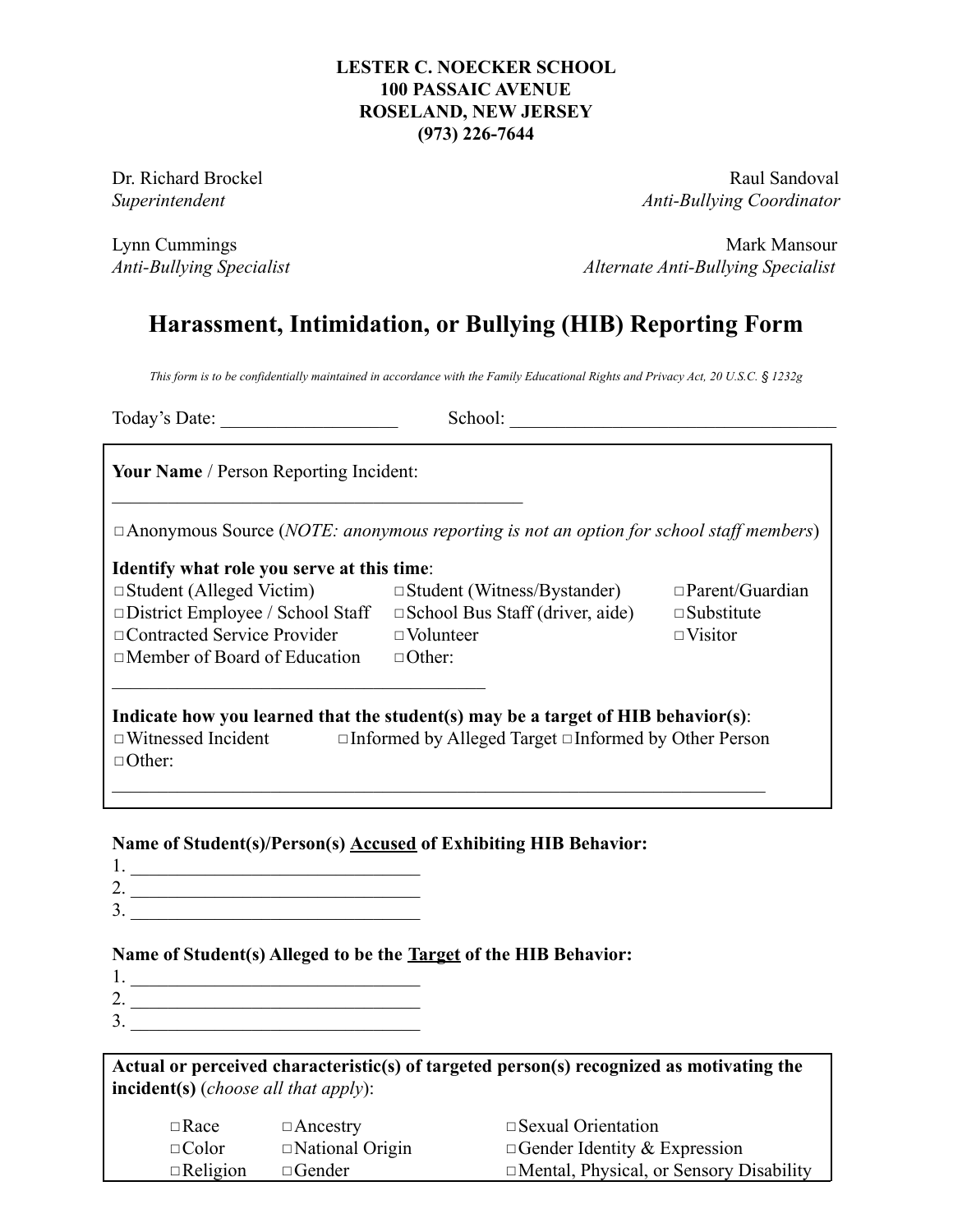#### **LESTER C. NOECKER SCHOOL 100 PASSAIC AVENUE ROSELAND, NEW JERSEY (973) 226-7644**

Dr. Richard Brockel **Raul Sandoval** Raul Sandoval *Superintendent Anti-Bullying Coordinator*

Lynn Cummings Mark Mansour *Anti-Bullying Specialist Alternate Anti-Bullying Specialist*

◻Other Distinguishing Characteristic (*identify*):

#### Date(s) of Alleged Incident(s):  $\&$

 $\mathcal{L}_\text{max}$ 

**Where did the HIB behavior/incident happen?** (*choose all that apply*):

 $\Box$  On School Property – Specify:

 $\mathcal{L}_\text{max}$  and the contract of the contract of the contract of the contract of the contract of the contract of the contract of the contract of the contract of the contract of the contract of the contract of the contrac ◻At School-sponsored Function – Specify:

 $\mathcal{L}_\text{max}$  and the contract of the contract of the contract of the contract of the contract of the contract of the contract of the contract of the contract of the contract of the contract of the contract of the contrac

 $\mathcal{L}_\text{max}$  $\Box$  On a School Bus – Specify:

◻Off School Grounds – Specify:

 $\mathcal{L}_\text{max}$ 

 $\mathcal{L}_\text{max}$  and the contract of the contract of the contract of the contract of the contract of the contract of the contract of the contract of the contract of the contract of the contract of the contract of the contrac ◻Electronic Communication – Specify:

Describe the details of the harassment, intimidation, and/or bullying incident you are reporting:

*Attach separate sheet, if necessary*